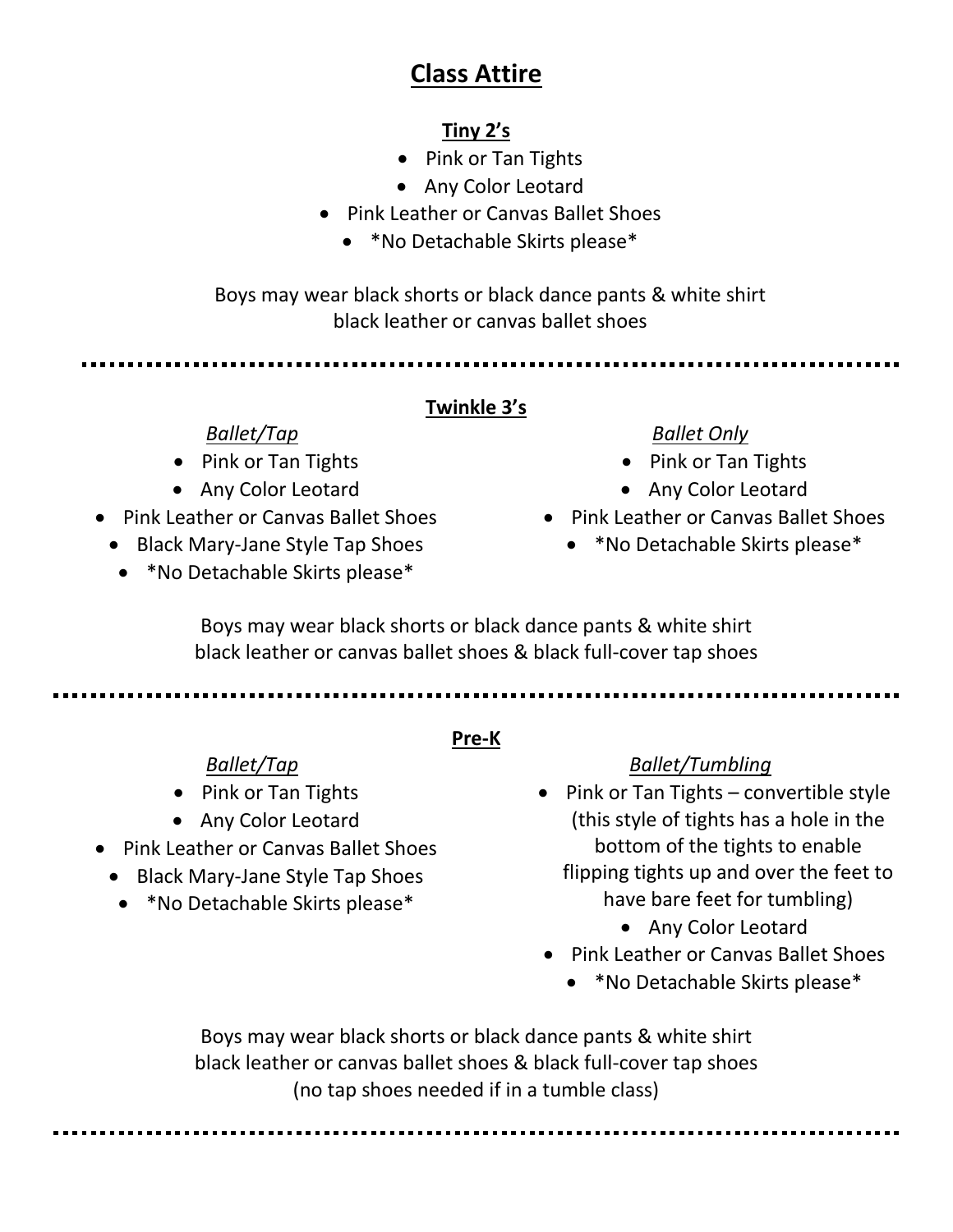### **Kinder**

# *Ballet/Tap*

- Pink or Tan Tights
- Any Color Leotard
- Pink Leather or Canvas Ballet Shoes
- Black Mary-Jane Style Tap Shoes

# *Ballet/Tumbling*

- Pink or Tan Tights convertible style (this style of tights has a hole in the bottom of the tights to enable flipping tights up and over the feet to have bare feet for tumbling)
	- Any Color Leotard
- Pink Leather or Canvas Ballet Shoes

Boys may wear black shorts or black dance pants & white shirt black leather or canvas ballet shoes & black full-cover tap shoes (no tap shoes needed if in a tumble class)

# **Combo 1**

# *Ballet/Tap*

- Pink or Tan Tights
- Any Color Leotard
- Pink Leather or Canvas Ballet Shoes
- Black Mary-Jane Style Tap Shoes

### *Ballet/Tumbling*

- Pink or Tan Tights convertible style (this style of tights has a hole in the bottom of the tights to enable flipping tights up and over the feet to have bare feet for tumbling)
	- Any Color Leotard
- Pink Leather or Canvas Ballet Shoes

Boys may wear black shorts or black dance pants & white shirt black leather or canvas ballet shoes & black full-cover tap shoes (no tap shoes needed if in a tumble class)

# **Combo 2 & Combo 3 Ballet/Tap/Jazz**

- Pink or Tan Tights
- Any Color Leotard
- Pink Leather or Canvas Ballet Shoes
- Black Full Cover Slip-On Tap Shoes
	- Tan Slip-On Jazz Shoes

Boys may wear black shorts or black dance pants & white shirt black leather or canvas ballet shoes, black slip-on jazz shoes & black full-cover tap shoes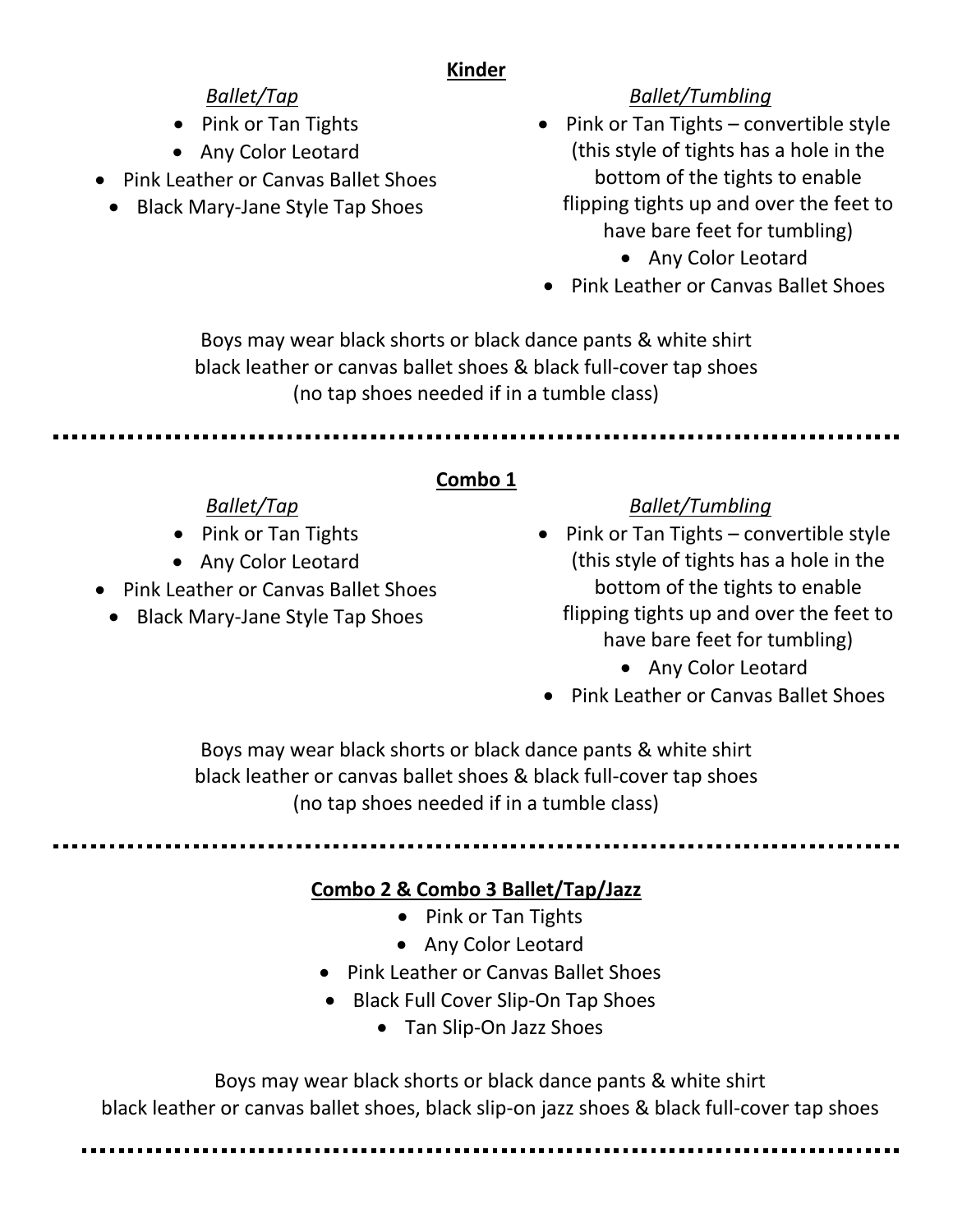### **Pre-Teen Combo**

- Pink or Tan Tights
- Any Color Leotard
- Pink Leather or Canvas Ballet Shoes
	- Tan Slip-On Jazz Shoes

Boys may wear black shorts or black dance pants & white shirt black leather or canvas ballet shoes & black slip-on jazz shoes

#### **Teen Combo**

- Athletic Clothing (leggings, shorts, t-shirts, tank tops, etc)
	- May wear regular tights and leotard if desired
- Tan slip-on jazz shoes for girls, Black slip-on jazz shoes for boys
	- Ballet shoes optional

#### **Leveled Classes (3, 4, 5) Ballet/Jazz & Company Ballet/Jazz/Tap**

| <b>Ballet</b>              | Jazz                   | Tap                                        |
|----------------------------|------------------------|--------------------------------------------|
| • Pink or Tan Tights       | • May Layer a tank top | May Layer a tank top<br>$\bullet$          |
| • Any Color Leotard        | or shorts/leggings     | or shorts/leggings                         |
| • Pink Leather or          | over tights and        | over tights and                            |
| <b>Canvas Ballet Shoes</b> | leotard from ballet    | leotard from ballet                        |
|                            | class                  | class                                      |
|                            | • Tan Slip-On Jazz     | <b>Black Full Cover Slip-</b><br>$\bullet$ |
|                            | <b>Shoes</b>           | On or Tie Tap Shoes                        |

On or Tie Tap Shoes

Boys may wear black shorts or black dance pants & white shirt black leather or canvas ballet shoes, black slip-on jazz shoes & black full-cover slip-on or tie tap shoes

#### **Hip Hop (All Levels)**

- You are welcome to wear your combo class attire OR Athletic Clothing (leggings, shorts, t-shirts, tank tops, etc)
- Bare Feet OR you may wear hip hop tennis shoes that are ONLY worn within the studio (NO shoes that are worn outside of the studio allowed!)